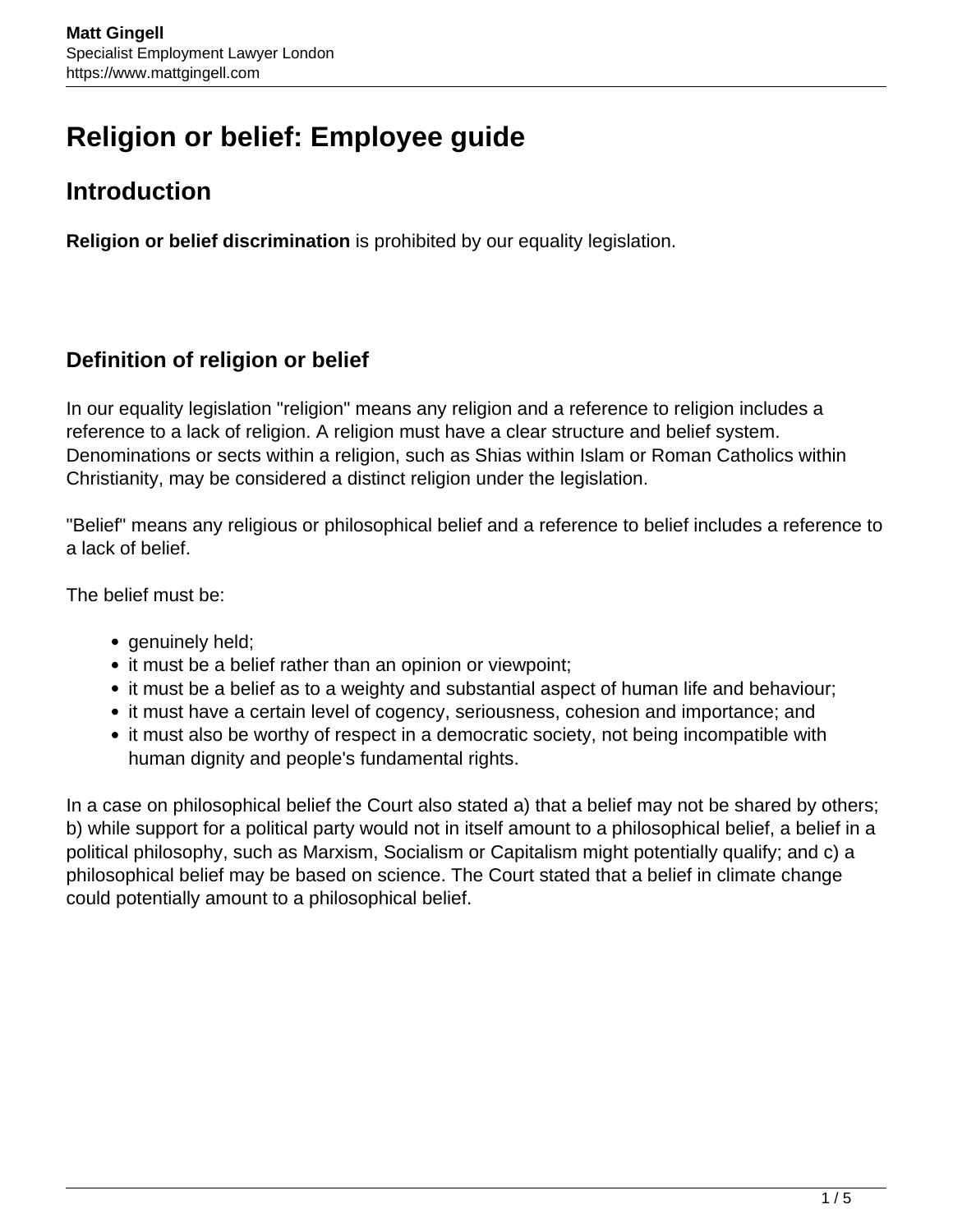#### **Matt Gingell** Specialist Employment Lawyer London **Direct Feligion Univelief discrimination**<br>https://www.mattgingell.com

It is unlawful for an employer to discriminate directly by treating a job applicant or employee less favourably because of religion or belief.

An example could be where a Muslim job candidate is more qualified for a role than a Christian candidate but the prospective employer offers the job to the Christian candidate on the basis that they believe that the employer's clients would prefer to deal with a Christian.

Another example could be where an a Buddhist employee is given a lower bonus than a Hindu employee despite performing as well as the Hindu employee.

On the other hand, the European Court of Justice (ECJ) considered a [dress code](https://www.mattgingell.com/dress-codes/) case where the employer had a code of conduct stating that employees "are not permitted to wear any religious, political, philosophical symbols while on duty". As the rule applied to all religions and everyone was treated equally, the ECJ held that it did not give rise to direct discrimination (though there could potentially be indirect discrimination - see below).

### **Association and perception**

The discrimination need not be because of the victim's religion or belief. It is unlawful to treat someone less favourably because of their association with someone who has a protected characteristic. For example, an employee could bring a direct discrimination claim if they were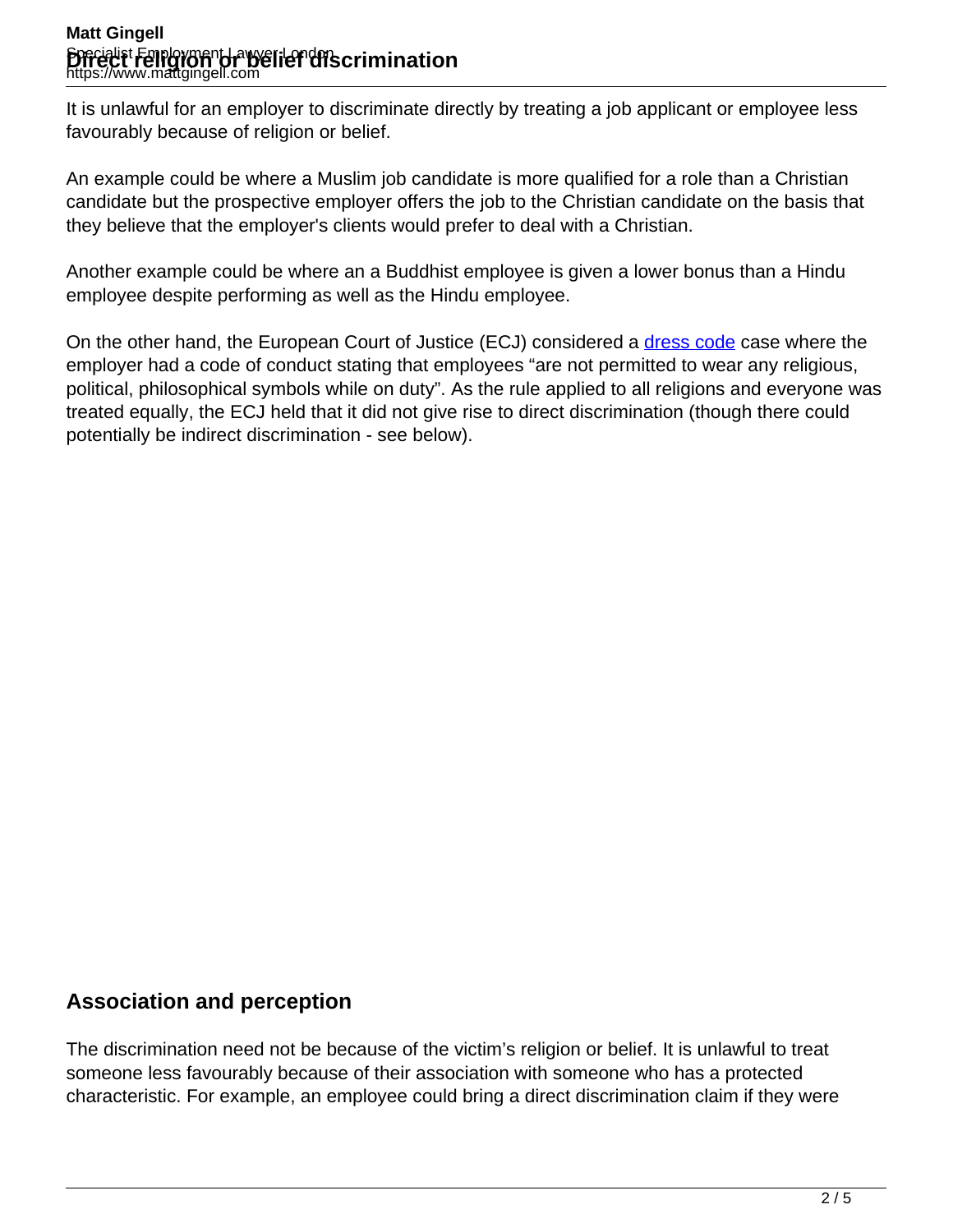treated less favourably because they had a Sikh friend.

If a person is wrongly perceived to have a protected characteristic they will still be protected provided the treatment is because of that perception. An illustration of this could be an employee who was being treated less favourably because of a wrong belief that the person is Hindu.

#### **Indirect discrimination**

It is unlawful for an employer to discriminate by applying a provision, criterion or practice that disadvantages job applicants or employees of a particular group whose members share a religion or belief, without objective justification. The individual has to be disadvantaged, personally, too.

An example could be a fitness entre requiring all personal trainers to wear a uniform that includes shorts and no alternative is provided. The policy could conflict with some people's religious beliefs about modesty in dress and would potentially indirectly discriminate against an employee in that group who shares those beliefs.

A policy that has an indirectly discriminatory effect may nevertheless be objectively justified. An employer would have to show that the provision, criterion or practice is a proportionate means of achieving a legitimate aim.

An example of a legitimate aim could, for example, be maintaining a corporate image. In one case, the European Court of Human Rights (ECHR) held that projecting a corporate image was a legitimate aim. The case concerned an airline prohibiting uniformed staff wearing visible jewellery and an employee objecting on the basis that she wished to wear a visible cross. The ECHR held, however, that the balance between the airline's aim and the employee's right to demonstrate her beliefs had not been struck (i.e. the proportionality test failed). This was because the employee's cross was discrete, would not have detracted from her professional image and would not really have encroached on the interests of others.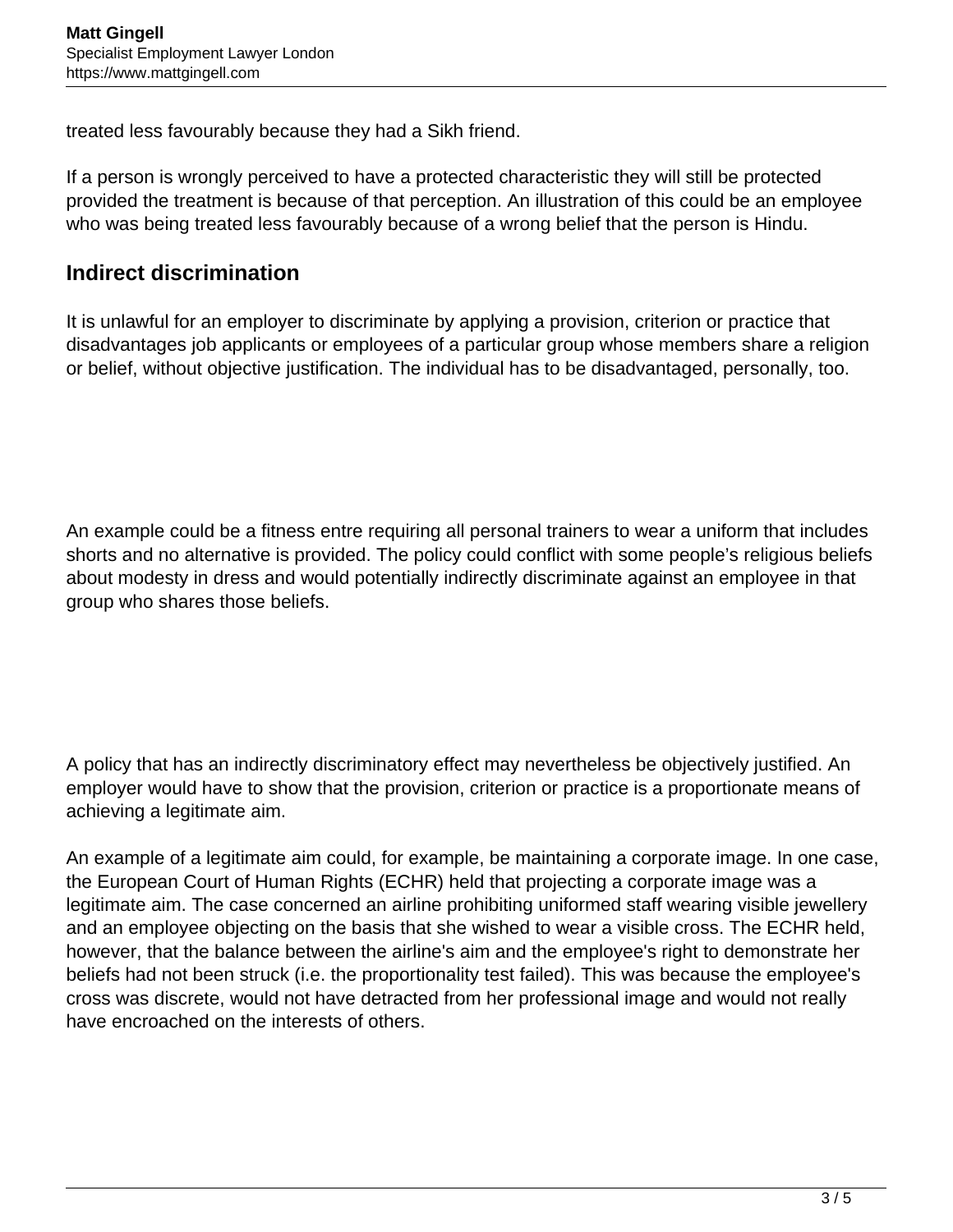Harassment related to religion or belief is prohibited. It happens where a person engages in unwanted conduct related to religion or belief and the conduct has the purpose or effect of violating the other person's dignity or creates an intimidating, hostile, degrading, humiliating or offensive environment for them.

An example of harassment could, for example, be a colleague making an abusive comment about a person's religion or belief.

#### **Victimisation**

An individual must not be victimised because they have alleged discrimination, brought a discrimination claim or given evidence or information in relation to discrimination proceedings.

If, for instance, an employee raises a complaint at work about **religion or belief discrimination** and then that employee is sidelined at work as a result of raising the discrimination complaint, this could amount to victimisation.

**Exceptions**